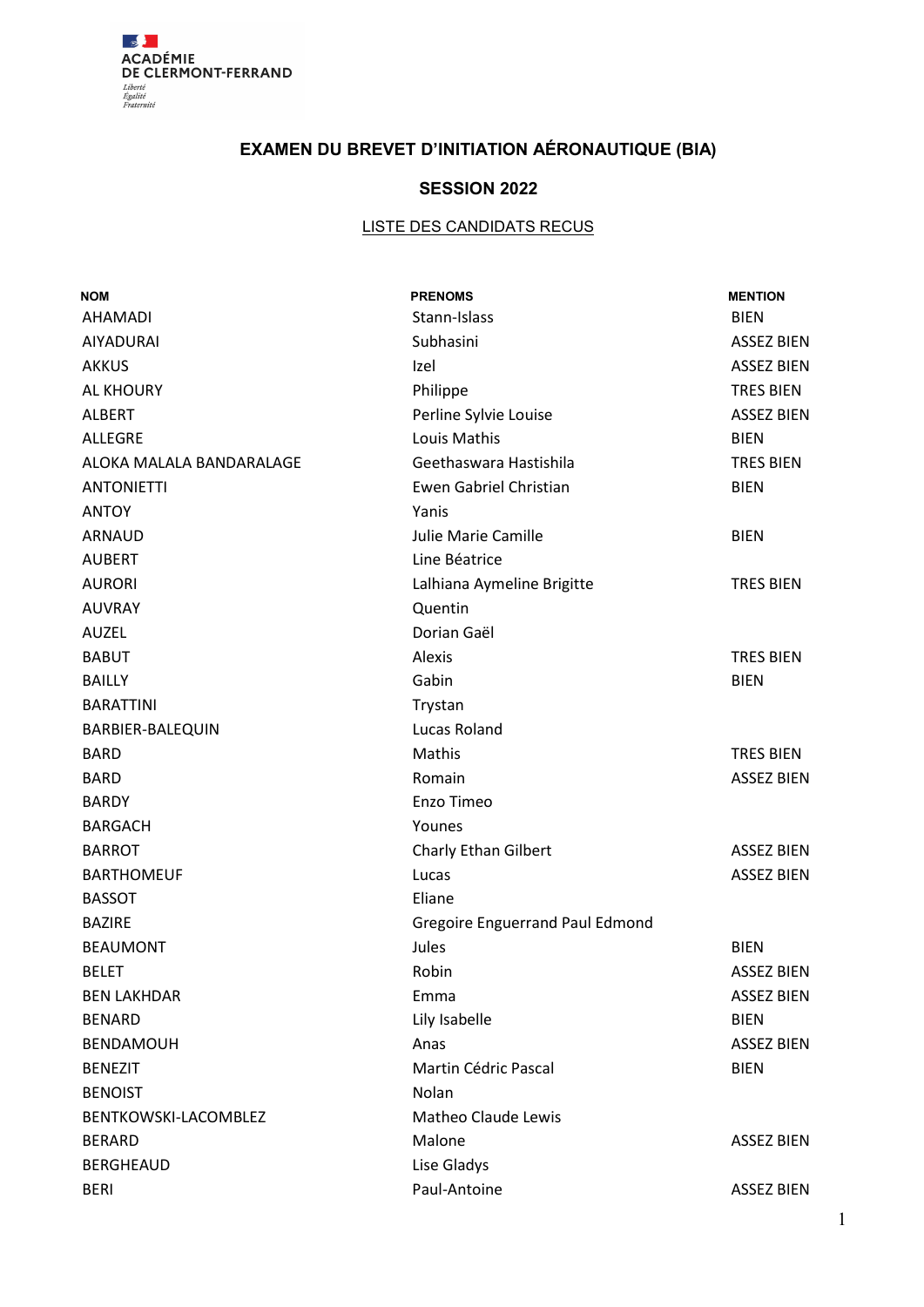| <b>BERNARDIN</b>   | <b>Alexandre Nils</b>            |                   |
|--------------------|----------------------------------|-------------------|
| <b>BERRAUD</b>     | Lubin Raphaël                    | <b>ASSEZ BIEN</b> |
| <b>BERTRAND</b>    | Gaspard                          | <b>ASSEZ BIEN</b> |
| <b>BEUVIGNON</b>   | Dany Henri                       | <b>ASSEZ BIEN</b> |
| <b>BIRCAN</b>      | Muharrem                         | <b>TRES BIEN</b>  |
| <b>BLADET</b>      | Thomas                           | <b>ASSEZ BIEN</b> |
| <b>BLANC</b>       | Alexis Jean René                 | <b>TRES BIEN</b>  |
| <b>BLANCHONNET</b> | Matis                            | <b>ASSEZ BIEN</b> |
| <b>BLANDIN</b>     | <b>Antoine Scott</b>             | <b>ASSEZ BIEN</b> |
| <b>BLOT</b>        | <b>Alexis Telliam Michel</b>     |                   |
| <b>BOIS</b>        | Mathieu                          | <b>ASSEZ BIEN</b> |
| BOISSEAU-DENJEAN   | <b>Thomas Valentin</b>           | <b>BIEN</b>       |
| BOISSIÈRE--HASSEN  | Ilyan                            | <b>ASSEZ BIEN</b> |
| BOISSIÈRE--HASSEN  | Jad                              |                   |
| <b>BÔLE</b>        | Gaëtane                          |                   |
| <b>BONHOURE</b>    | Adrian Ayrton                    | <b>ASSEZ BIEN</b> |
| <b>BONHOURE</b>    | Loan Brice                       | <b>TRES BIEN</b>  |
| <b>BONNET</b>      | Victoire                         | <b>BIEN</b>       |
| <b>BORTOLUSSI</b>  | Benjamin Frédéric Gérard         | <b>TRES BIEN</b>  |
| <b>BOUALEM</b>     | Karim                            | <b>BIEN</b>       |
| <b>BOUCHANT</b>    | Maxime                           | <b>BIEN</b>       |
| <b>BOUCHARIN</b>   | Nathan Gabriel                   | <b>ASSEZ BIEN</b> |
| <b>BOUDET</b>      | Sancia Yolaine Nadine            | <b>ASSEZ BIEN</b> |
| <b>BOUDIGNON</b>   | Constance Lou Hermine            |                   |
| <b>BOUDOT</b>      | <b>Charles Edouard Nicolas</b>   | <b>BIEN</b>       |
| <b>BOUJEMAAT</b>   | Yacine                           |                   |
| <b>BOULARD</b>     | Mathis Séverin Sébastien         | <b>BIEN</b>       |
| <b>BOUREL</b>      | Lilou Laurette                   | <b>TRES BIEN</b>  |
| <b>BOURGUIGNON</b> | Jorian                           | <b>BIEN</b>       |
| <b>BOURHIM</b>     | <b>Badr</b>                      |                   |
| <b>BOURLART</b>    | Ethan                            | <b>BIEN</b>       |
| <b>BOURLEYRE</b>   | Antoine                          | <b>BIEN</b>       |
| <b>BOUTRY</b>      | Thibault                         | <b>BIEN</b>       |
| <b>BOUZIDI</b>     | Enzo                             |                   |
| <b>BOYER</b>       | <b>Quentin Didier</b>            | <b>BIEN</b>       |
| <b>BOYER</b>       | Sylvain                          |                   |
| <b>BREILLAC</b>    | Thomas Léo                       | <b>TRES BIEN</b>  |
| <b>BROËNNEC</b>    | Antonin Kévin Marc               | <b>TRES BIEN</b>  |
| <b>BRUHAT</b>      | Célian Adrien                    | <b>ASSEZ BIEN</b> |
| <b>BRULON</b>      | Raphaël                          | <b>BIEN</b>       |
| <b>BRUNET</b>      | <b>Clement Tristan Dominique</b> | <b>ASSEZ BIEN</b> |
| <b>BUDAK</b>       | Emir Can                         |                   |
| <b>BUISSON</b>     | Benoît Renaud                    | <b>TRES BIEN</b>  |
| <b>BULDUR</b>      | Metehan                          |                   |
| <b>BULONE</b>      | Baptiste                         | <b>BIEN</b>       |
| <b>BUYCK</b>       | Rémi                             | <b>BIEN</b>       |
| CALAZEL            | Jade Camille                     | <b>ASSEZ BIEN</b> |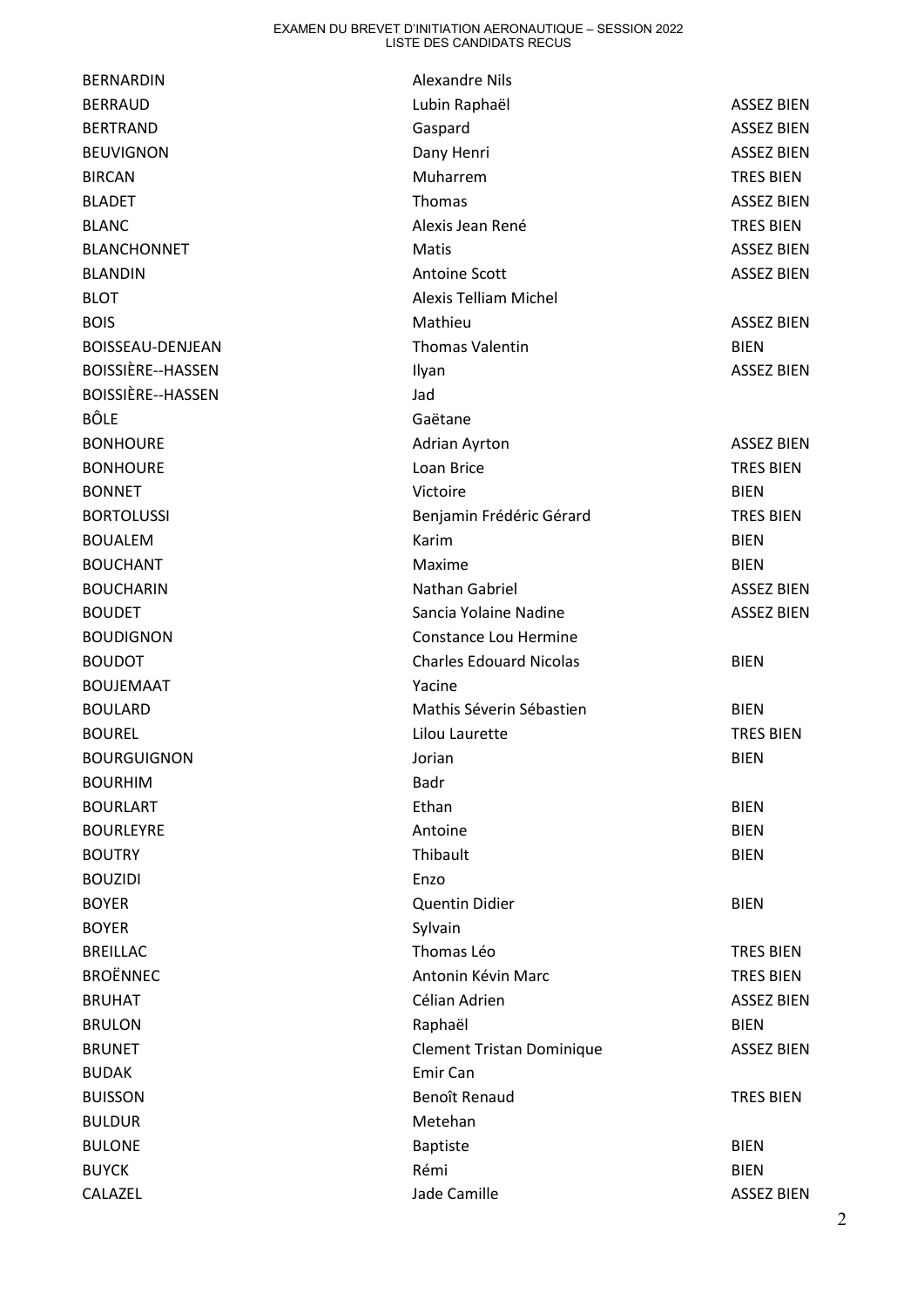| <b>CALET</b>          | Marceau François Eric     | <b>ASSEZ BIEN</b> |
|-----------------------|---------------------------|-------------------|
| CALMEJANE             | Paul                      |                   |
| CALON                 | Noé Pascal Vincent        |                   |
| <b>CAMPISTRON</b>     | Mathis                    |                   |
| CARATERO              | Erwann                    |                   |
| CARRE                 | Maxence                   | <b>TRES BIEN</b>  |
| CASSAN                | Elsa Charlotte Sarah      | <b>BIEN</b>       |
| <b>CASTANG</b>        | Sarah                     | <b>BIEN</b>       |
| <b>CESIO</b>          | Diego                     | <b>ASSEZ BIEN</b> |
| <b>CEYRAS</b>         | Enzo Gabin Florian        | <b>BIEN</b>       |
| CHABASSEUR            | Manech                    | <b>TRES BIEN</b>  |
| CHALARD               | Léonie                    |                   |
| <b>CHALEIL</b>        | Irène                     | <b>BIEN</b>       |
| CHAMBARD              | Malo                      | <b>TRES BIEN</b>  |
| CHARBONNEL            | Marianne Aurélie Mathilde | <b>ASSEZ BIEN</b> |
| CHARNALLET            | Allistair                 | <b>ASSEZ BIEN</b> |
| <b>CHARRAS</b>        | Lylian                    | <b>ASSEZ BIEN</b> |
| <b>CHARREIRE</b>      | Enzo                      |                   |
| <b>CHARVY</b>         | Judith                    | <b>BIEN</b>       |
| CHASSAGNETTE          | <b>Jules Patrice</b>      | <b>BIEN</b>       |
| CHAZAL                | Loris                     |                   |
| <b>CHEICK</b>         | Mohamed-Zafir             |                   |
| CHÉRASSE              | Arthur Joseph             |                   |
| <b>CHEUCLE</b>        | Nathan                    |                   |
| <b>CHEVANNE</b>       | <b>Thibault Baptiste</b>  | <b>TRES BIEN</b>  |
| <b>CLEMENT</b>        | Justine Denise Virginie   | <b>TRES BIEN</b>  |
| <b>CLERET</b>         | Romain Jean               | <b>ASSEZ BIEN</b> |
| <b>COHADE</b>         | Emma                      |                   |
| <b>COLAK</b>          | <b>Betul</b>              | <b>BIEN</b>       |
| <b>COLAK</b>          | <b>Nisa</b>               | <b>ASSEZ BIEN</b> |
| <b>COMBELLE</b>       | Louis                     | <b>ASSEZ BIEN</b> |
| <b>CONCHON</b>        | Félix Ghislain            | <b>ASSEZ BIEN</b> |
| <b>CONESA</b>         | Nathan Valentin           | <b>BIEN</b>       |
| <b>CONSTANTIN</b>     | Manon                     | <b>BIEN</b>       |
| <b>CONTE</b>          | Pierre                    |                   |
| <b>CONVERT</b>        | Thomas                    | <b>BIEN</b>       |
| <b>CORMIER</b>        | Maël                      |                   |
| COUBETERGUES-MOLINIER | Maxence                   |                   |
| <b>COURTINE</b>       | Axel                      |                   |
| <b>COUSINIE</b>       | <b>Antoine Romain</b>     | ASSEZ BIEN        |
| COUTANSON             | Gabriel                   |                   |
| <b>COUTURIER</b>      | Alexis Dylan              |                   |
| <b>COUTY</b>          | Florine Eva               | <b>TRES BIEN</b>  |
| <b>DA INES</b>        | Louise Caroline Julie     | <b>TRES BIEN</b>  |
| DA SILVA-ESTEVEZ      | Tiago                     |                   |
| <b>DABERT</b>         | Elena Louise              | TRES BIEN         |
| <b>DANCETTE</b>       | Garance Danielle Marie    |                   |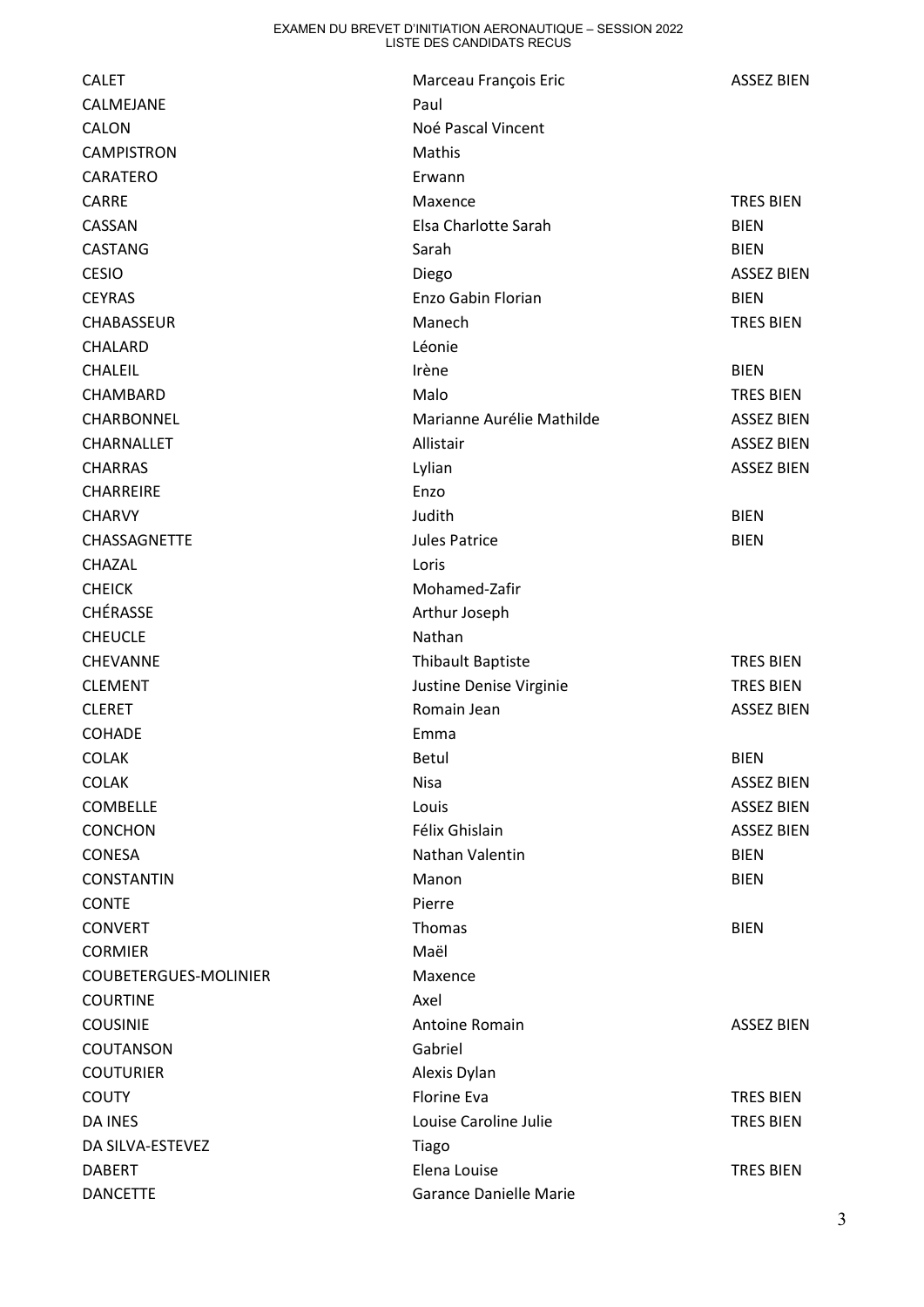| <b>DARMONY</b>         | Samuel Christophe Victor     | <b>TRES BIEN</b>  |
|------------------------|------------------------------|-------------------|
| <b>DAUMAS</b>          | Mylène                       | <b>TRES BIEN</b>  |
| <b>DAVID</b>           | Nolwen                       | <b>ASSEZ BIEN</b> |
| <b>DEBOMY</b>          | Lucas Maxime Désiré          |                   |
| <b>DEBOST</b>          | Mathis                       | <b>BIEN</b>       |
| DELRIEU                | Alexis                       | <b>ASSEZ BIEN</b> |
| DELRIEU                | Nolan                        | <b>ASSEZ BIEN</b> |
| DENEUVILLE-CONSTANT    | Mattéo                       | <b>BIEN</b>       |
| <b>DEPRAS</b>          | Antonin                      |                   |
| DERIU                  | Mathias                      |                   |
| DESHORS--GOUY          | Lucie                        |                   |
| DEVALLIERE             | Benjamin                     | <b>BIEN</b>       |
| <b>DHUMES</b>          | Emile                        | <b>BIEN</b>       |
| <b>DOMERACKI</b>       | Julian                       |                   |
| <b>DONNAY</b>          | Nathanael                    | <b>BIEN</b>       |
| <b>DOPEUX</b>          | Lilian                       |                   |
| <b>DORIER</b>          | Astrid                       | <b>ASSEZ BIEN</b> |
| <b>DUBOST</b>          | <b>Maxime Michel Antoine</b> |                   |
| <b>DUHAMEL</b>         | Malone                       |                   |
| <b>DUMEIL</b>          | Théo                         | <b>BIEN</b>       |
| <b>DUMONT</b>          | Albin                        |                   |
| <b>DURNEZ</b>          | Jules                        | <b>BIEN</b>       |
| <b>DUTEYRAT</b>        | Marceau                      | <b>TRES BIEN</b>  |
| EL AJARROUMI           | Waël                         | <b>TRES BIEN</b>  |
| EL JAZOULI             | <b>Mohamed Adam</b>          | <b>ASSEZ BIEN</b> |
| <b>ESBELIN</b>         | Léna Marie                   | <b>BIEN</b>       |
| <b>ESCASSUT</b>        | Garance Julie                |                   |
| <b>ESCUDE--COTINAT</b> | Anouk                        |                   |
| <b>ESTIVAL</b>         | Alan                         |                   |
| <b>FAIVRE</b>          | <b>Batiste</b>               |                   |
| <b>FAUCRET</b>         | Céleste                      | <b>TRES BIEN</b>  |
| <b>FAURE</b>           | Clément                      | <b>ASSEZ BIEN</b> |
| <b>FAYARD</b>          | Ethan Timéo                  | <b>BIEN</b>       |
| <b>FELDER</b>          | Nolan                        | <b>BIEN</b>       |
| <b>FERNANDES</b>       | Mathias                      |                   |
| <b>FERREIRA</b>        | Aymeric                      | <b>TRES BIEN</b>  |
| <b>FETIVEAU</b>        | Stanislas François Nicolas   | <b>ASSEZ BIEN</b> |
| <b>FIDALGO DIAS</b>    | Timéo                        | <b>ASSEZ BIEN</b> |
| <b>FLAMAND</b>         | Raphaël Joseph Marius        |                   |
| <b>FLAMMANT</b>        | Manon                        | <b>TRES BIEN</b>  |
| <b>FORESTIER</b>       | Enzo Victor                  | <b>ASSEZ BIEN</b> |
| FORESTIER--PEREGRINA   | Alejandro                    | <b>BIEN</b>       |
| <b>FOULHOUX</b>        | Alban Laurent Lydian         |                   |
| <b>FOURVEL</b>         | Jules Alain Henri            | ASSEZ BIEN        |
| <b>FRANCILLARD</b>     | Timothée                     | <b>BIEN</b>       |
| FRAUSTO-PROUHEZE       | Maé                          | <b>ASSEZ BIEN</b> |
| <b>FRESNE</b>          | Tom Alexandre                |                   |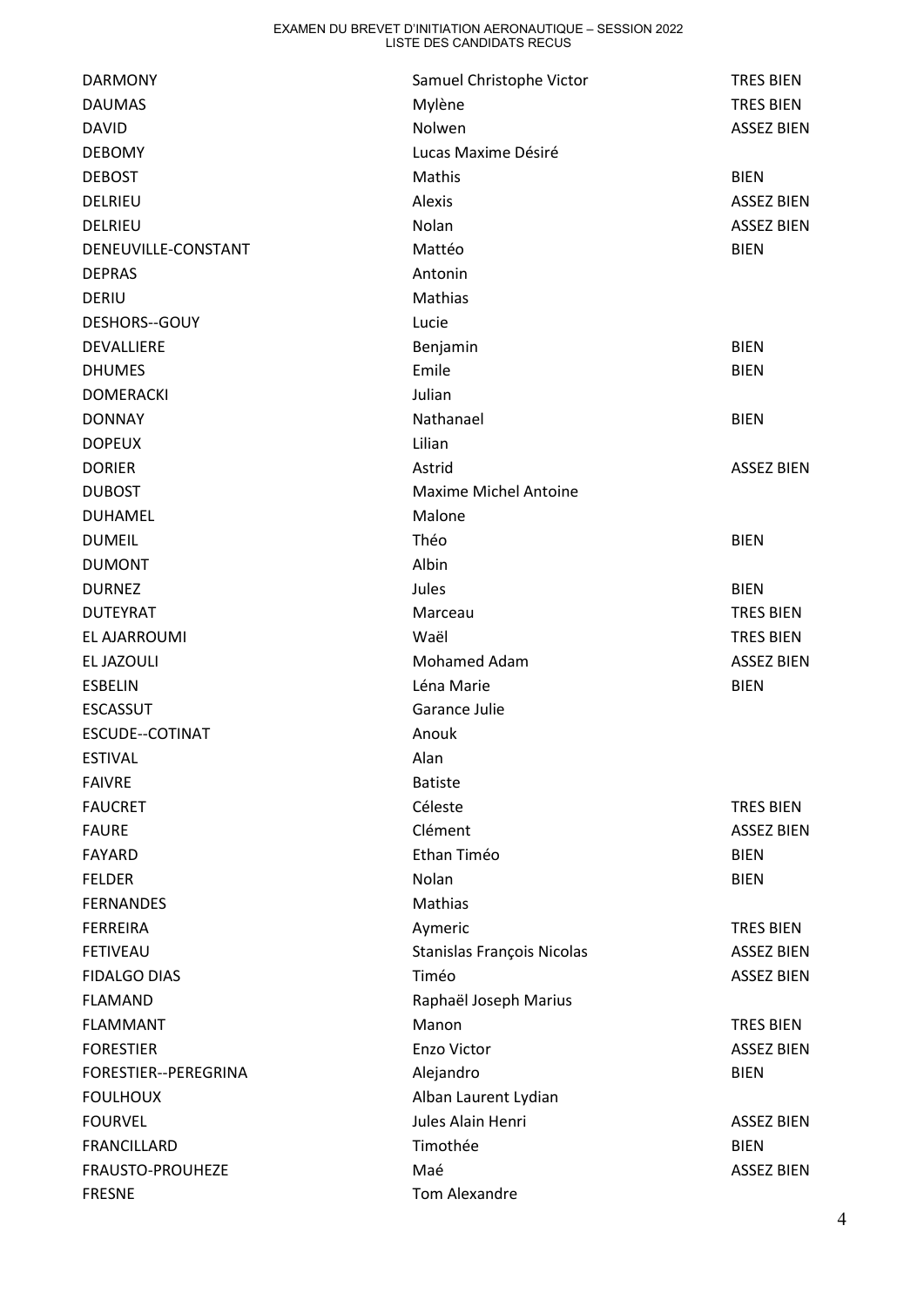| <b>FRIGIERE</b>        | <b>Titouan Damian Louis</b>  | <b>ASSEZ BIEN</b> |
|------------------------|------------------------------|-------------------|
| <b>FRIN</b>            | Lunéo Yvon Franck Michel     | <b>TRES BIEN</b>  |
| <b>FROMANTIN</b>       | Romain Paul Antoine          | <b>TRES BIEN</b>  |
| <b>FROMENT</b>         | Anna-Léna                    |                   |
| <b>GARDON-MIGNOT</b>   | Charly                       |                   |
| <b>GARNIER</b>         | <b>Hugues Marie Augustin</b> | <b>BIEN</b>       |
| <b>GARY</b>            | Natacha Clara                |                   |
| <b>GEESEN</b>          | <b>Flore Marie Charlotte</b> | <b>TRES BIEN</b>  |
| <b>GENIEIS</b>         | <b>Thomas Louis Pierre</b>   | <b>BIEN</b>       |
| <b>GENILLON</b>        | Thomas                       | <b>ASSEZ BIEN</b> |
| <b>GETENET</b>         | Ana                          |                   |
| <b>GIRARD</b>          | Matis                        | <b>ASSEZ BIEN</b> |
| <b>GLADINE</b>         | Valentin                     | <b>BIEN</b>       |
| <b>GOBRON</b>          | Ewen                         | <b>BIEN</b>       |
| <b>GODEFROY</b>        | Tanguy Heol Joseph           |                   |
| <b>GOUHIER</b>         | <b>Maxime Antoine</b>        | <b>ASSEZ BIEN</b> |
| <b>GRANES</b>          | Nathan Ethan                 | <b>ASSEZ BIEN</b> |
| <b>GRANET</b>          | Léo                          | <b>BIEN</b>       |
| <b>GRANGER</b>         | Alexandre Jacques            | <b>ASSEZ BIEN</b> |
| <b>GRAVELIN</b>        | <b>Faustine Marie</b>        |                   |
| <b>GRENIER</b>         | Perrine                      | <b>TRES BIEN</b>  |
| <b>GUERRIN</b>         | Nathan André Alain           | <b>ASSEZ BIEN</b> |
| <b>GUIGNARD</b>        | Thomas                       | <b>BIEN</b>       |
| <b>GUILLON-GICQUEL</b> | Louis                        | <b>BIEN</b>       |
| <b>GUITTARD</b>        | Méryl Roxanne                | TRES BIEN         |
| <b>HABIBI</b>          | Soulaymane                   |                   |
| <b>HERRAËS COSTET</b>  | Kenzo                        | <b>TRES BIEN</b>  |
| <b>HERVE</b>           | Kimmy Logan                  |                   |
| <b>HOTTIN</b>          | Lana                         | <b>BIEN</b>       |
| <b>HUGON</b>           | Emeline Andrée               |                   |
| <b>HULIN</b>           | Tom                          | <b>TRES BIEN</b>  |
| <b>IGIER</b>           | Inès                         | <b>ASSEZ BIEN</b> |
| <b>JAILLOT</b>         | Laure                        | <b>ASSEZ BIEN</b> |
| <b>JANICAUD</b>        | Jules David Souvanna         | <b>ASSEZ BIEN</b> |
| JAVION-GUILLEC         | Gaëlle Marie Marguerite      | <b>ASSEZ BIEN</b> |
| JAY                    | Mathilde Annie Elisabeth     |                   |
| <b>JOUBERT</b>         | Margot                       | <b>TRES BIEN</b>  |
| <b>JOUFFRAIS</b>       | Pierre Enzo Félix            |                   |
| <b>JUILLARD</b>        | Sacha Raphael                | <b>TRES BIEN</b>  |
| <b>KADLECSOVICS</b>    | Mila                         | <b>ASSEZ BIEN</b> |
| <b>KAYA</b>            | <b>Burak</b>                 | <b>TRES BIEN</b>  |
| KUPPER - - ANGLADE     | <b>Bastian Ethan</b>         | <b>BIEN</b>       |
| LABAUNE                | Antoine Logan Laurent        |                   |
| LACAZE                 | Marie Fleur Mathilde         | <b>BIEN</b>       |
| LAFAYE                 | <b>Felix David Francois</b>  | ASSEZ BIEN        |
| LAGRANGE               | Alicia                       |                   |
| LAHMAR                 | Meriam                       | <b>ASSEZ BIEN</b> |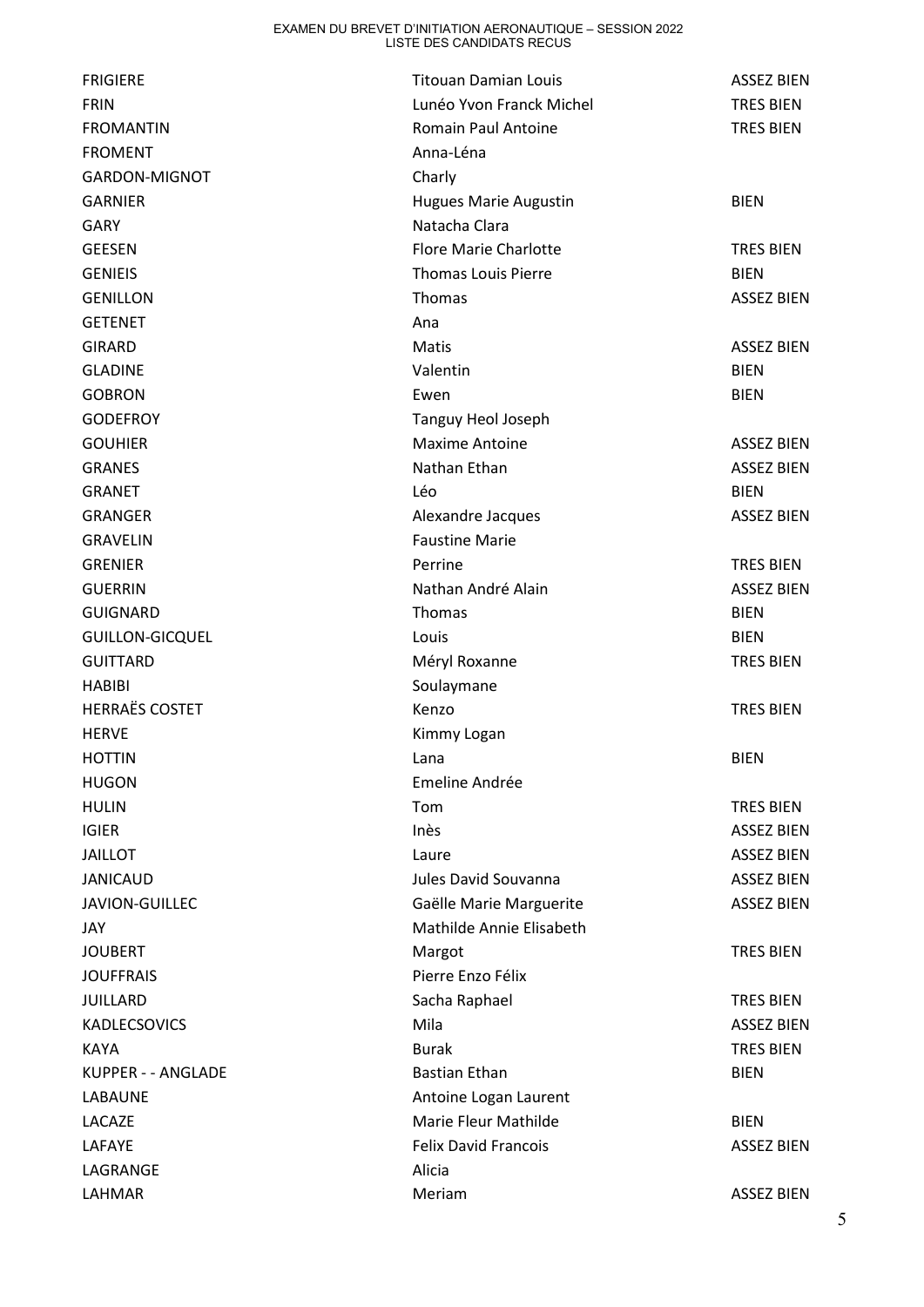| LAMACHI            | Younes                      |                   |
|--------------------|-----------------------------|-------------------|
| LARBAA             | Yacine                      |                   |
| LARDON             | Romain                      |                   |
| LARIVIERE          | Erwan                       | <b>ASSEZ BIEN</b> |
| LARRUE             | Alexis Aimé Paul            |                   |
| <b>LAURENT</b>     | Timothé Michel              | <b>TRES BIEN</b>  |
| <b>LAURICHESSE</b> | Téo Jacques                 | <b>ASSEZ BIEN</b> |
| LAVIAL             | Maya                        | <b>ASSEZ BIEN</b> |
| LAZUNIN-FOMINYKH   | Volodymyr                   | <b>ASSEZ BIEN</b> |
| LE DORTZ           | Alexandre                   | <b>ASSEZ BIEN</b> |
| LE FUR             | Solenn Nelly Anna           | <b>ASSEZ BIEN</b> |
| LEBLANC            | <b>Alexandre Charles</b>    | <b>TRES BIEN</b>  |
| <b>LEBRE</b>       | Anthyme                     | <b>ASSEZ BIEN</b> |
| <b>LEBREF</b>      | Valentin                    | <b>ASSEZ BIEN</b> |
| <b>LEFEBVRE</b>    | Jules Paul                  | <b>ASSEZ BIEN</b> |
| <b>LEGOUPIL</b>    | Candice Amélie              |                   |
| LEMAIRE            | Ethan                       | <b>ASSEZ BIEN</b> |
| <b>LETHUAIRE</b>   | Quentin                     | <b>ASSEZ BIEN</b> |
| <b>LIARD</b>       | Martin Yves Christian       | <b>ASSEZ BIEN</b> |
| <b>LIGUTTI</b>     | Hugo Romain Jean            | <b>BIEN</b>       |
| LITALIEN           | Paul                        |                   |
| <b>LORENTE</b>     | <b>Pierrick Victor</b>      | <b>BIEN</b>       |
| <b>LOUHAUR</b>     | Méline Florence             | <b>ASSEZ BIEN</b> |
| <b>LUCAS</b>       | Aymeric                     |                   |
| <b>MACONE</b>      | Mathis                      | <b>ASSEZ BIEN</b> |
| <b>MAILLET</b>     | Elouann Daniel Jean-Claude  | <b>TRES BIEN</b>  |
| <b>MAIRESSE</b>    | Manoah                      | <b>ASSEZ BIEN</b> |
| <b>MALFERIOL</b>   | Agnès Andrée Louise         |                   |
| <b>MALTERRE</b>    | <b>Amaury Denis Fabrice</b> | <b>ASSEZ BIEN</b> |
| <b>MANGIN</b>      | Allan                       | <b>BIEN</b>       |
| MARAGLIANO         | Arsène                      | <b>TRES BIEN</b>  |
| MARAGLIANO         | Loris                       | <b>TRES BIEN</b>  |
| <b>MARCAUD</b>     | Arsène Louis                | <b>ASSEZ BIEN</b> |
| <b>MARCE</b>       | Agathe                      |                   |
| <b>MARCHAND</b>    | Marylou                     |                   |
| <b>MARCHEIX</b>    | Julien                      | <b>BIEN</b>       |
| <b>MARESQ</b>      | Clément François            | <b>BIEN</b>       |
| MAREYNAT           | Maylis                      | <b>ASSEZ BIEN</b> |
| <b>MARIAU</b>      | Valentin Robert Jean        | <b>TRES BIEN</b>  |
| <b>MARQUET</b>     | Sylvain Tahina              | <b>TRES BIEN</b>  |
| MARTELLINO         | Félix                       | <b>ASSEZ BIEN</b> |
| <b>MARTY</b>       | Raphaël Arnaud              | <b>BIEN</b>       |
| <b>MAUGRAS</b>     | Kévin                       | <b>ASSEZ BIEN</b> |
| <b>MAYET</b>       | Antonin                     | <b>BIEN</b>       |
| MAZEROLLE          | Evan Alain René             |                   |
| <b>MENARDIE</b>    | Alexis                      | <b>BIEN</b>       |
| <b>MERCIER</b>     | Axel                        | <b>BIEN</b>       |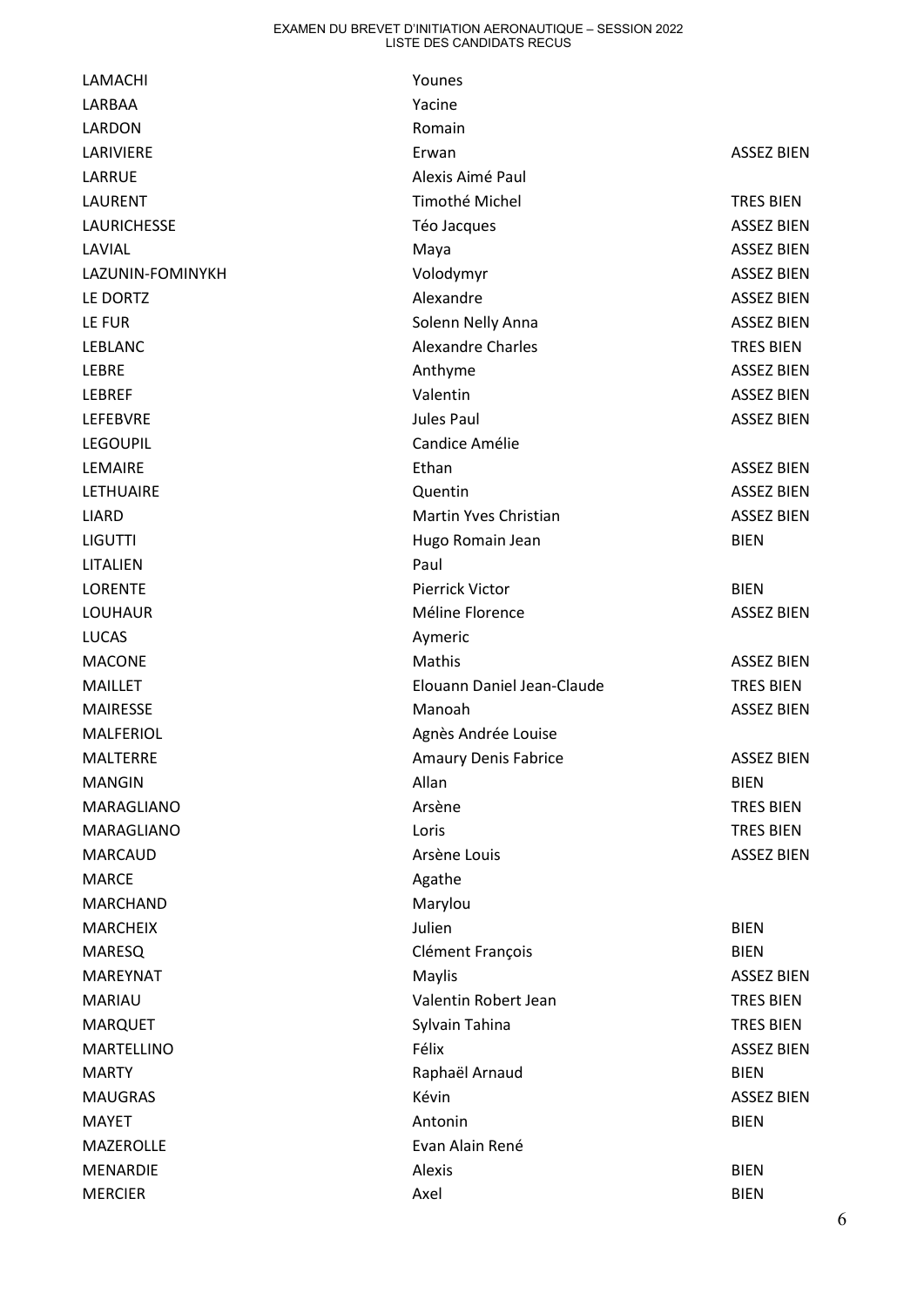| <b>MIALOT</b>     | Léo Jules Miklos           | <b>TRES BIEN</b>  |
|-------------------|----------------------------|-------------------|
| <b>MICHEL</b>     | Imanol                     |                   |
| <b>MILIDI</b>     | Faris                      | <b>ASSEZ BIEN</b> |
| MINIER-REYES      | <b>Alexandre Quentin</b>   | <b>TRES BIEN</b>  |
| MINIER-REYES      | Sarah Caroline             |                   |
| <b>MOHAMED</b>    | Bahdjata                   | <b>BIEN</b>       |
| <b>MOHAMMAD</b>   | Mohammad Afnan             | <b>BIEN</b>       |
| <b>MONNET</b>     | Mathis                     | <b>BIEN</b>       |
| MONTEILHET-RAGUET | Nathan Côme                | <b>ASSEZ BIEN</b> |
| <b>MONTMÉAT</b>   | Méline                     |                   |
| <b>MORCRETTE</b>  | Elouan                     | <b>TRES BIEN</b>  |
| <b>MORIN</b>      | <b>Antoine Pierre</b>      |                   |
| <b>MORIN</b>      | Théo                       | <b>TRES BIEN</b>  |
| <b>MOURADOFF</b>  | <b>Nicolas</b>             |                   |
| <b>MULLER</b>     | Romane Martine Emilienne   | <b>TRES BIEN</b>  |
| <b>NAY</b>        | Mathis                     | <b>BIEN</b>       |
| NGUEMELEU         | Victoria                   | <b>ASSEZ BIEN</b> |
| <b>NOHUZ</b>      | Adem                       | <b>BIEN</b>       |
| <b>NUNEZ</b>      | Esteban Pedro Gabriel      | <b>ASSEZ BIEN</b> |
| <b>OGER</b>       | Leïla                      | <b>ASSEZ BIEN</b> |
| <b>OLLIVIER</b>   | Mael                       |                   |
| <b>OPELLET</b>    | Thomas                     | <b>TRES BIEN</b>  |
| <b>OUVRY</b>      | Edgar                      | <b>TRES BIEN</b>  |
| PAGESSE           | Noa                        | <b>TRES BIEN</b>  |
| <b>PAIR</b>       | Augustin                   | <b>TRES BIEN</b>  |
| <b>PANNETIER</b>  | Alexandre                  |                   |
| <b>PAQUET</b>     | Nathalie                   | <b>BIEN</b>       |
| <b>PAUGET</b>     | Benjamin                   |                   |
| <b>PAULET</b>     | Valentin                   | <b>BIEN</b>       |
| PAVADAY           | Chloé                      | <b>BIEN</b>       |
| <b>PELLIEUX</b>   | Amazélie                   |                   |
| PERINAUD          | Nina Marie                 | <b>TRES BIEN</b>  |
| <b>PERONNET</b>   | Abel                       | <b>ASSEZ BIEN</b> |
| <b>PERRIN</b>     | Rémi                       | <b>BIEN</b>       |
| <b>PIALOUX</b>    | Nicolas James              |                   |
| PIEDALLU          | Erin                       |                   |
| PIERRAT           | Hugo                       |                   |
| PINAT--FAYOLLET   | Clara Martine Catherine    | <b>TRES BIEN</b>  |
| <b>PIRES</b>      | Gabin                      |                   |
| PIRIOU            | <b>Marine Marie Yvonne</b> | <b>ASSEZ BIEN</b> |
| <b>PLANAT</b>     | Oscar                      | <b>TRES BIEN</b>  |
| <b>POMMIER</b>    | Paulin                     |                   |
| PONIEWIERA        | Jade Danièle Jeanne Denise |                   |
| PORTERAT DUMAS    | Mathis                     | <b>BIEN</b>       |
| <b>RABET</b>      | <b>Romane Marie</b>        | <b>TRES BIEN</b>  |
| <b>RAFFIN</b>     | Alexandre Lucas            |                   |
| RALLIERES         | Sacha                      |                   |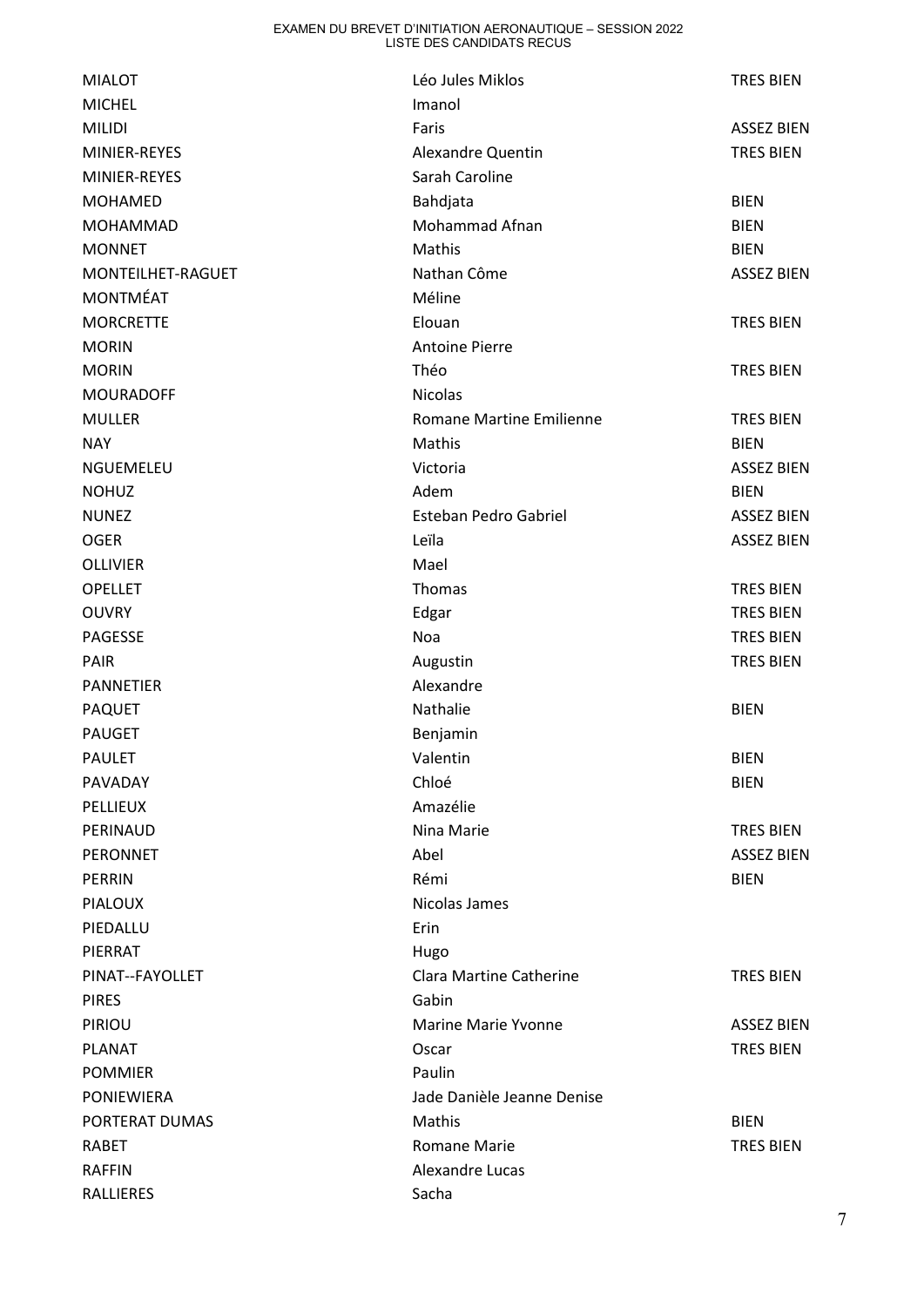| <b>RAMBAUD</b>             | Anaëlle Line Marie                      |                   |
|----------------------------|-----------------------------------------|-------------------|
| <b>RANCE</b>               | Valentine Claire Andréa                 | <b>TRES BIEN</b>  |
| <b>RAYBAUD</b>             | Charlotte Julie                         | <b>BIEN</b>       |
| RÉGENT                     | Damien Daniel Jacques Brice             |                   |
| RENÉ                       | Paul                                    | <b>ASSEZ BIEN</b> |
| <b>RIGAUD</b>              | Florian                                 | <b>ASSEZ BIEN</b> |
| <b>ROBERT</b>              | Quentin                                 | <b>BIEN</b>       |
| <b>ROCHE</b>               | Killian Sebastien                       | <b>ASSEZ BIEN</b> |
| ROCHE--VINGERDER           | Laura                                   |                   |
| <b>RODOLFO</b>             | Etienne Raphaël Christian               | <b>ASSEZ BIEN</b> |
| RODRIGUES-MADRUGA          | Sergio                                  | <b>BIEN</b>       |
| <b>ROLLET</b>              | Marine Josette Jacqueline               | <b>ASSEZ BIEN</b> |
| <b>ROSATI</b>              | Theo                                    | <b>BIEN</b>       |
| <b>ROSSET</b>              | Delphine Amélie Marie-Noëlle            | <b>TRES BIEN</b>  |
| <b>ROSSIGNOL</b>           | Théo Lucas                              |                   |
| <b>ROTELLINI - LEFEVRE</b> | Esteban Mauro Stefano                   | <b>ASSEZ BIEN</b> |
| <b>ROUGIER</b>             | Louis Gabriel                           |                   |
| <b>ROUSSEL</b>             | Danny                                   |                   |
| <b>ROUX</b>                | Anna Octavie                            | <b>TRES BIEN</b>  |
| <b>ROUX</b>                | Loris                                   | <b>BIEN</b>       |
| <b>ROUX BEAL</b>           | Lilian                                  | <b>TRES BIEN</b>  |
| <b>RUEDA</b>               | Jane Clémentine                         | <b>BIEN</b>       |
| <b>RUELLE</b>              | Timothée Ulysse Nicolas                 | <b>TRES BIEN</b>  |
| RUIZ--BOULARAND            | Evan Philippe Claude                    | <b>ASSEZ BIEN</b> |
| SABETAY-SABIN              | <b>Charles Jean Marcel</b>              | <b>TRES BIEN</b>  |
| SAÏDANE                    | Wael                                    | <b>ASSEZ BIEN</b> |
| <b>SAIGNE</b>              | Audrey                                  |                   |
| SALVATGE                   | Samuel Antonin                          |                   |
| <b>SANCHIS</b>             | Simon                                   | <b>TRES BIEN</b>  |
| SAUGUES-EYRAUD             | Julien                                  |                   |
| SAULZE                     | Antonin                                 | <b>BIEN</b>       |
| SAUVAGET                   | Gabrielle                               |                   |
| SAVY                       | <b>Thomas Louis Roland</b>              | TRES BIEN         |
| <b>SCHEHR</b>              | Sam                                     | <b>ASSEZ BIEN</b> |
| <b>SCHNEE</b>              | Mathilde Isabelle Stéphanie             |                   |
| SEAUT-MOINARDEAU           | Mathilde                                |                   |
| SEMSAR                     | Ayoub                                   | <b>BIEN</b>       |
| <b>SERVIER</b>             | Tom                                     | <b>TRES BIEN</b>  |
| <b>SILKOWSKA</b>           | Dorothée Bonnie                         | <b>BIEN</b>       |
| <b>SIMON</b>               | Jules                                   |                   |
| SIMON-GENESTE              | Eloïse Camille                          | <b>BIEN</b>       |
| <b>SOARES</b>              | Tomas                                   | <b>TRES BIEN</b>  |
| SOLLIN                     | Clara Lucille                           |                   |
| <b>STRUB</b>               | Eloy Serge Henri                        | <b>ASSEZ BIEN</b> |
| <b>TERRENOIRE</b>          | Fantin Jean                             |                   |
| <b>TERS</b>                | Orso Edgar Cyril                        |                   |
| <b>TESSIER</b>             | Marie-Emmanuelle Catherine Odile Cécile | <b>TRES BIEN</b>  |